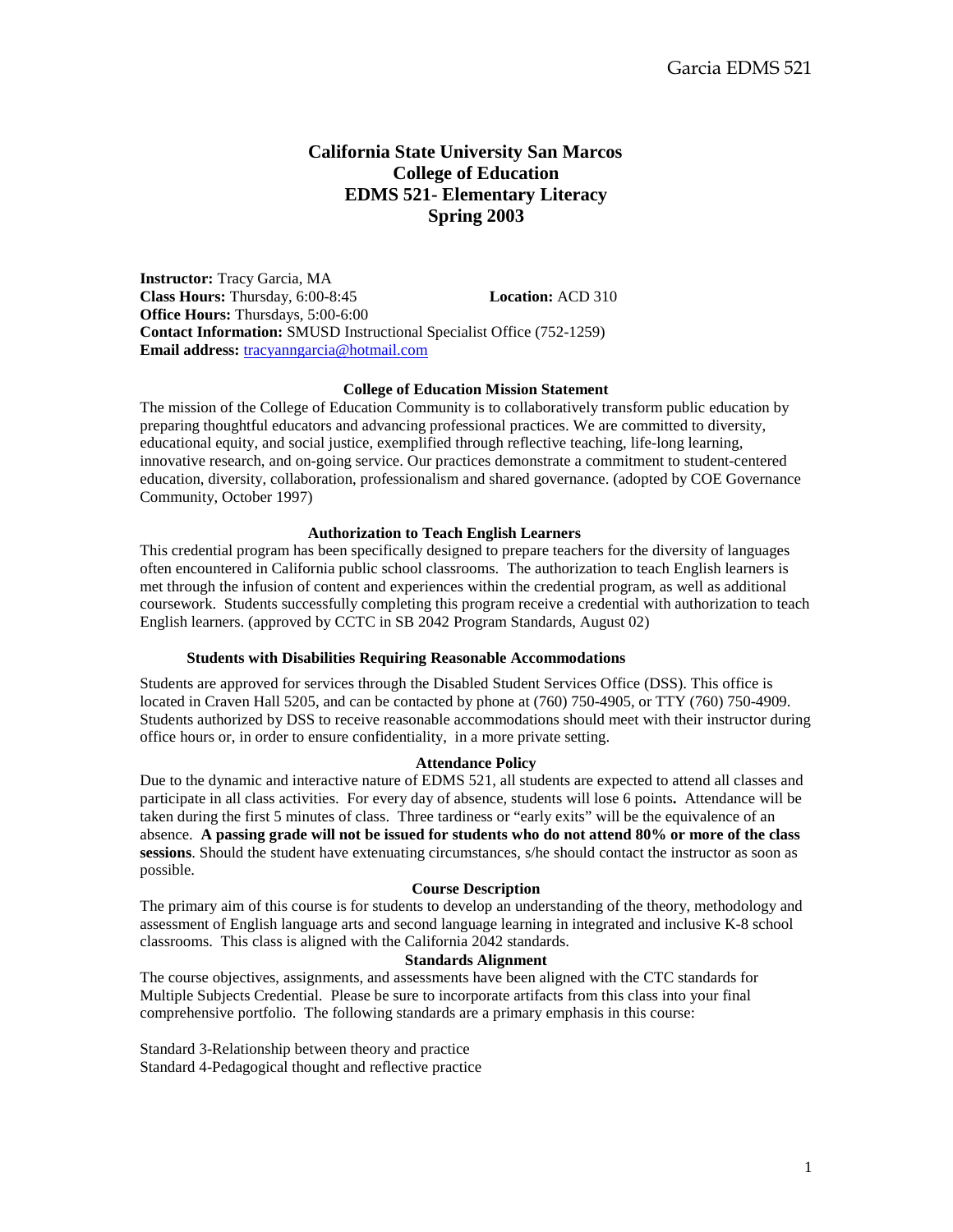Standard 5-Equity, Diversity, & Access to the Core Curriculum Standard 7-Equity, Preparation to Teach Reading Language Arts

### **TEACHER PERFORMANCE EXPECTATIONS (TPE) COMPETENCIES**

This course is designed to help teachers seeking the Multiple Subjects Credential to develop the skills, knowledge, and attitudes necessary to assist schools and district in implementing an effective programs for all students. The successful candidate will be able to merge theory and practice in order to realize a comprehensive and extensive educational program for all students. The following TPE's are addressed in this course:

Primary Emphasis: TPE 1a-Subject Specific Pedagogical Skills for MS Teaching TPE 2-Monitoring Student Learning TPE 3-Interpretation and Use of Assessments TPE 4-Making Content Accessible TPE 6-Developmentally Appropriate Teaching Practices TPE 6a-Developmentally Appropriate Practices in Grades K-3 TPE 6b-Developmentally Appropriate Practices in Grades 4-8 TPE 6d-Teaching Special Education Populations in General Education Environments

Secondary Emphasis: TPE 5-Student Engagement TPE 7-Teaching English Learners TPE 8-Learning About Students TPE 9-Instructional Planning TPE 10-Instructional Time TPE 11-Social Environment TPE 13-Professional Growth TPE 14-Educational Technology TPE 15-Social Justice and Equity

# **OBJECTIVES**

# **KNOWLEDGE**

Teacher candidates will:

- gain an understanding of how a first and second language is acquired.
- gain an understanding of the reading process and its relationship to thought, language and learning.
- gain an understanding of how people learn to read and write in their first and second language
- become familiar with current approaches to the teaching of reading and writing and the theoretical bases of such approaches.
- become familiar with current approaches to the teaching of reading and writing in culturally and linguistically diverse elementary school classrooms
- become familiar with classroom diagnostic techniques and evaluation procedures.
- become familiar with current approaches to the teaching of reading and writing to children with special learning needs

# **SKILLS**

Teacher candidates will:

• become sensitive observers of children's language using behaviors.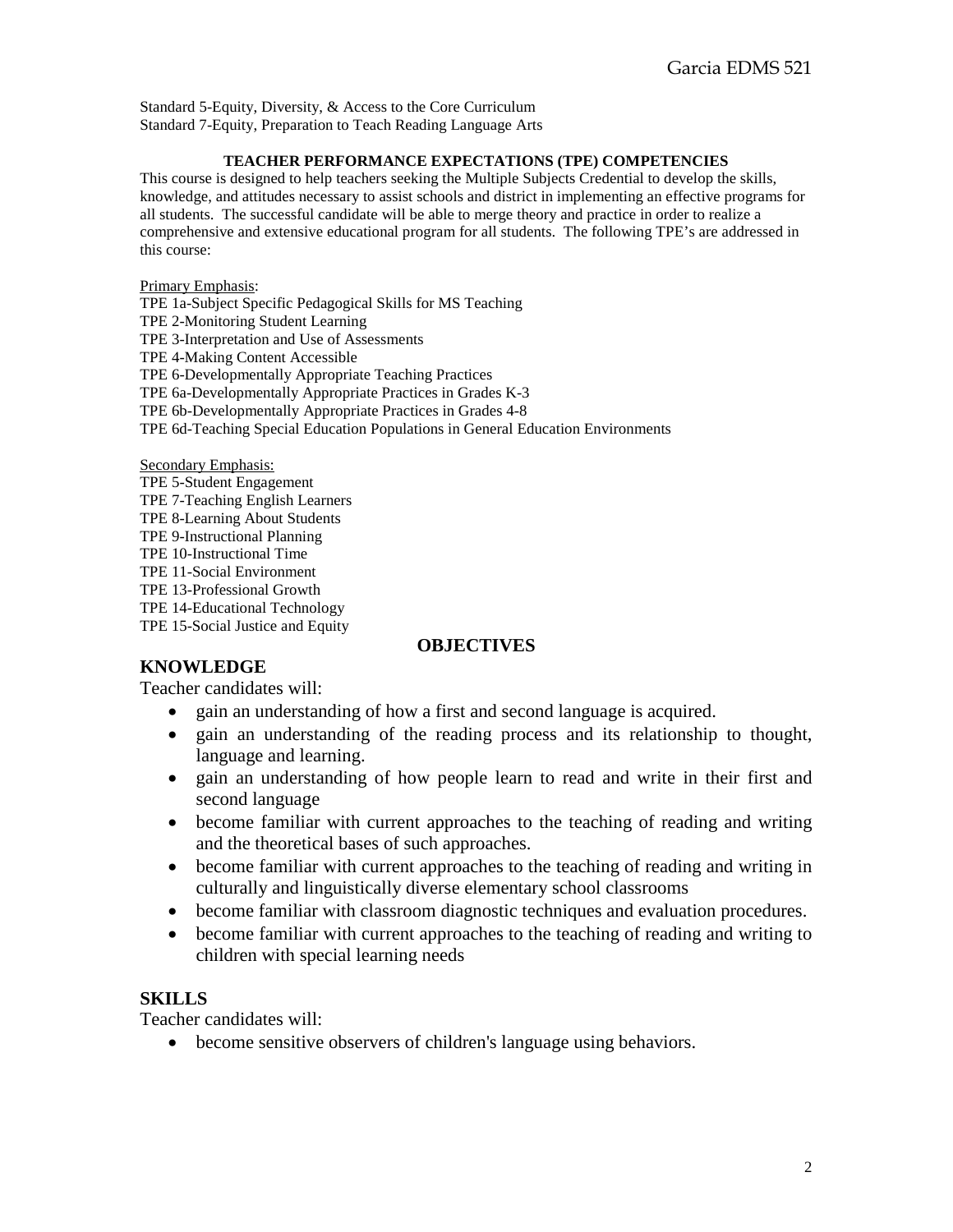- analyze children's reading and writing behavior as a basis for making instructional decisions
- translate the results of formal and informal assessment of children's reading and writing behaviors into instructional plans
- develop the ability to select appropriate materials and instructional strategies to meet the individual needs of students
- learn how to organize the classroom for teaching reading and writing to culturally and linguistically diverse populations.

# **ATTITUDES AND VALUES**

Teacher candidates will:

- develop an appreciation for the natural language abilities children possess for processing and producing print
- develop an appreciation for the need and value of integrating reading and writing into all areas of the curriculum
- affirm the importance of a rich environment for developing an effective language arts program.
- develop a sensitivity to and appreciation for culturally and linguistically diverse learners.
- develop a sensitivity to and appreciation for children with special learning needs
- develop an appreciation for the importance of reading and writing for their own personal and professional growth
- develop a respect for each student, his/her abilities and background and the student's right to instruction that meets his or her individual needs.

# **REQUIRED TEXTS:**

- Cunningham, Pat, *Classrooms That Work*
- Cunningham, Pat, *Phonics They Use*
- Gibbons, P. (1993**).** *Learning to Learn in a Second Language*. Portsmouth, NH: Heinemann.
- *Reading/Language Arts Framework for CA Public Schools* CA Dept of Ed.
- Templeton, S., Bear, D. Invernizzi, M. Johnston, L**.** *Words Their Way*. Prentice Hall.
- Tompkins, G.E. (2001) *Literacy for the 21st Century: A Balanced Approach*, 3rd Edition. Prentice Hall
- Zarrillo, J. J. (2002). *Ready for RICA: A test preparation guide for California's Reading Instruction Competence Assessment*. Merrill Prentice Hall

Optional: Choate, J. (200) *Successful Inclusive Teaching*. Allyn and Bacon (3<sup>rd</sup> edition)

# **Course Requirements**

All students are expected to participate in class activities and demonstrate reflective learning. It is important that students are well prepared for course sessions by completing the readings and assignments scheduled before the class meeting. Unless otherwise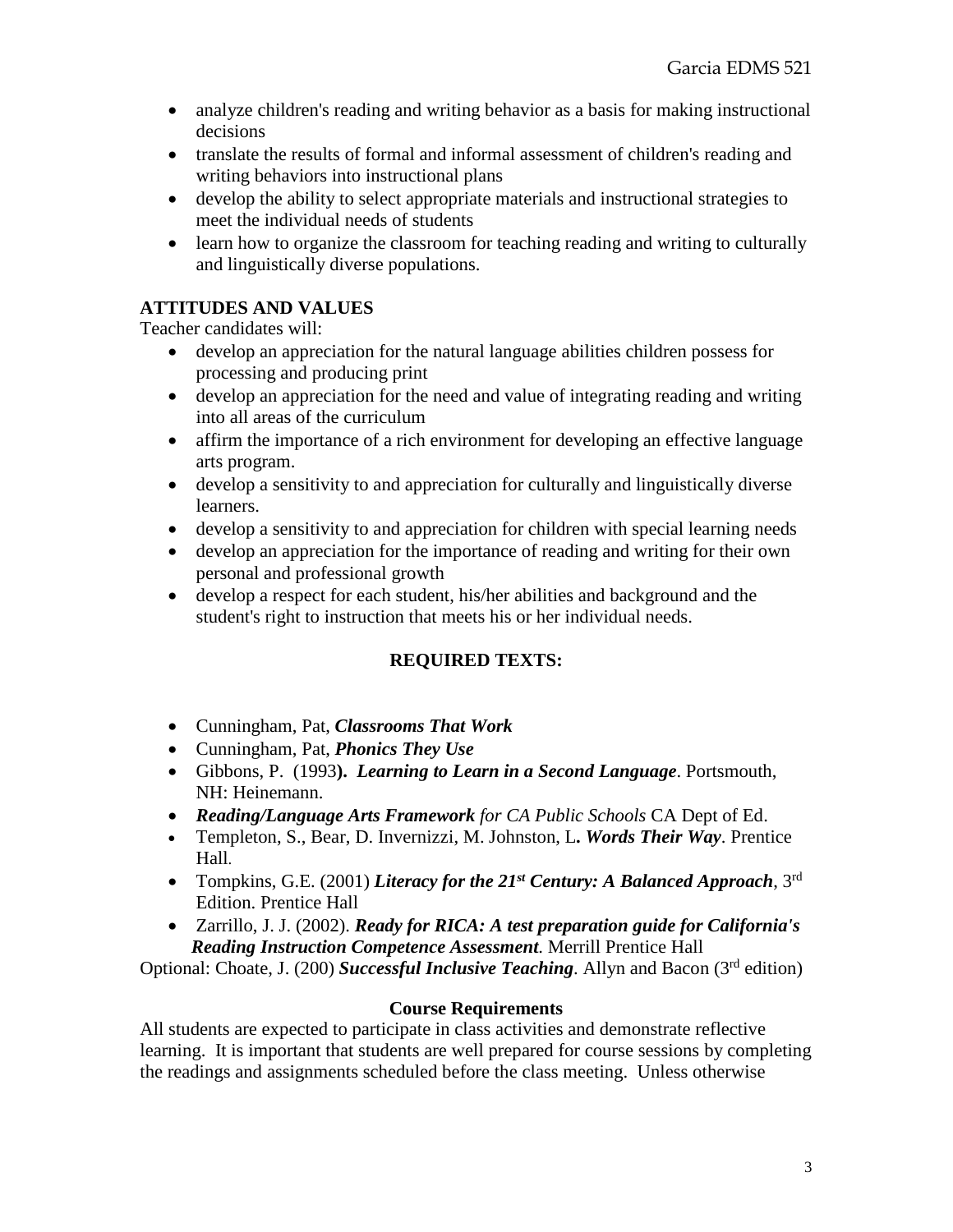negotiated with the instructor, all assignments are to be handed in on the due date. **Assignments not handed-in on due date will lose 10% of earned credit per day.** Assignments should be typed and double-spaced .

- Attendance, Participation, and Readings 20 points
- Resource Notebook Sections (10 sections) 60 points
- Reading Strategy Lesson Plan 10 points
- Beginning Assessment 20 points
- Literacy Lesson Plans 60 points
- Bibliography of Professional Resources 10 points
- Bibliography of Children's Literature 10 points
- Reflective Summary 10 points

| Grading Scale: |                 |
|----------------|-----------------|
| $190-200 = A$  | $160-167=$ B-   |
| $180-189=$ A-  | $153-159=C+$    |
| $174-179= B+$  | $146 - 152 = C$ |
| $168-173 = B$  | $140-145=C-$    |

# **ASSIGNMENTS:**

**Attendance, Participation and Readings-(20 Pts)** You are expected to attend and participate in each class. As reflected in the University Attendance Policy, points will be deducted with each absence. The readings are critical to build your literacy knowledge. I will assign in-class **Quick Writes** throughout the semester to assess your understanding of the reading and instructional content. **You are encouraged to take notes as you read and you may use your notes for your Quick Writes.** 

# **Language Arts Resource Notebook-- (60 Pts)**

Each of you will develop a Reading/Language Arts Resource Notebook that will be used to inform your teaching. The Resource Notebook has two main objectives. First, is to demonstrate your learning and understanding of the reading and language arts. Second is to start building a resource for your own learning. Be creative and thoughtful in the compilation of the notebook—it will be a demonstration that you are ready to teach the language arts to a diverse student population.

The Notebook will be organized around the 13 RICA Content Areas (see the RICA Registration Bulletin, p.39-45) and include additional sections on:

- A reflective summary of your understanding of an effective balanced literacy program components, assessment, and instruction.
- Special Needs Students

Each section of the notebook should contain the following:

• A RICA analysis sheet including: (a) what this content area(s) is about (Put it in your own words  $-2$  to 4 sentences), (b) 2 ways of assessing this content area (include rationale); and (c) 1 way of teaching it (description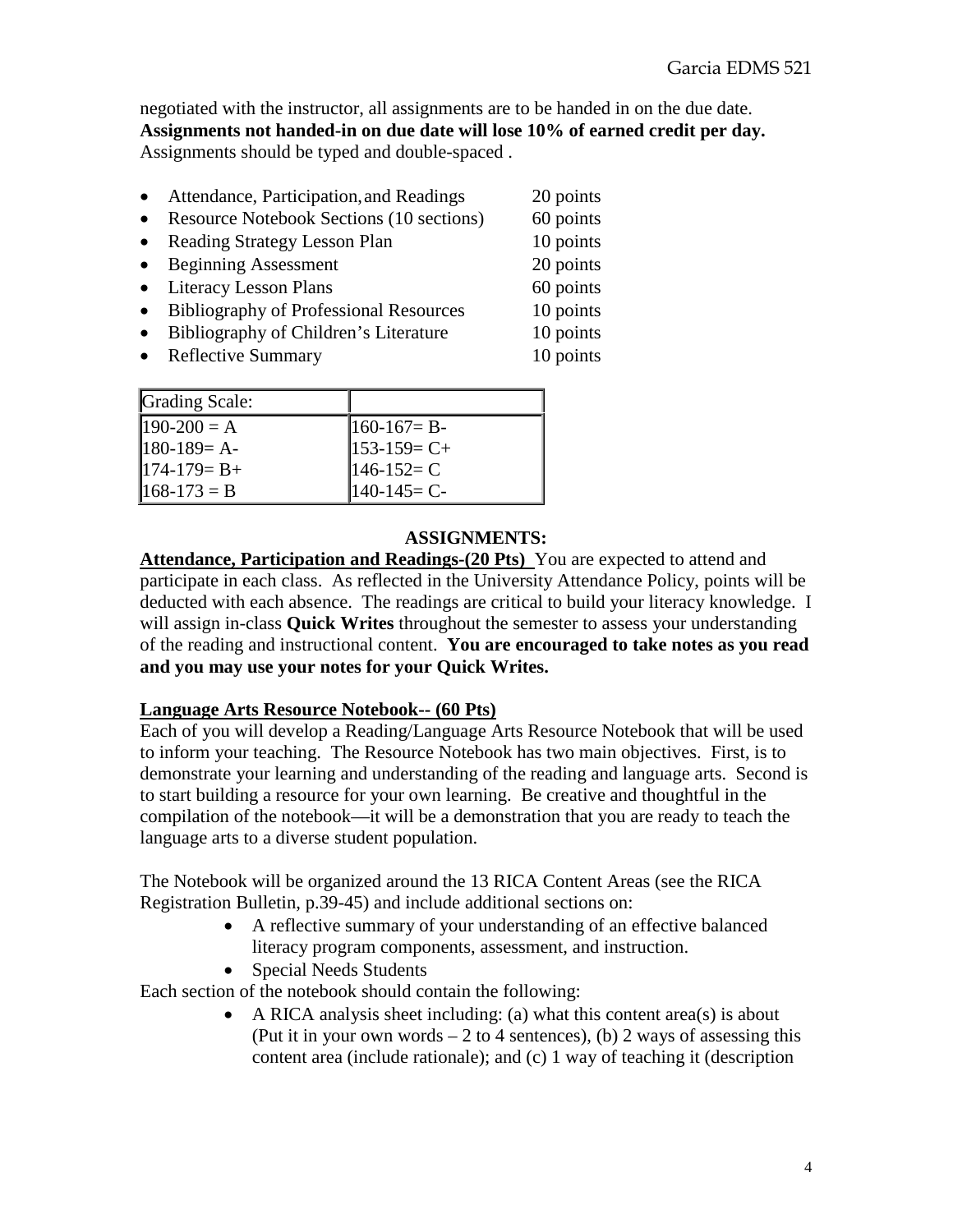and accommodations). Describe the teaching strategy and explain how it supports reading, writing and/or language arts development. (see sample attached on page 10)

- An lesson observation form sections: 4, 5, 6, 7, 8 and 13 (see sample attached on page 11)
- A technology-rich assignment that enhances your teaching and student learning
- Lesson plans, articles, and any other resources collected within class or student teaching that would be helpful.

For the first semester you will need to complete the following content areas:

- Section 1: Philosophy of Literacy Learning
- Section 3: Planning, Organizing, and Managing Reading Instruction
- Section 4: Phonemic Awareness
- Section 5: Concepts About Print
- Section 6: Systematic, Explicit Phonics and Other Word Identification Strategies
- Section 7: Spelling Instruction
- Section 8: Reading Comprehension Narrative
- Section 13: Vocabulary Development
- Section 14:Structure of the English Language
- Section 15:Special Needs

You can choose how to organize this information in your notebook. You may include course assignments, course handouts and materials from your classroom/school site, examples of lesson plans and student work, information from internet sources or professional journals. You may want to include strategies you will use to teach these content areas. You may even include pictures of students learning a specific strategy as well as your reflection on what was happening, why it worked or didn't work and why that was. You may include one (or more) successful activities that you used in the classroom (must be related to language arts instruction).

The resource notebook will contain samples of your learning and understanding, and examples of your work that demonstrate that you are ready to instruct children in reading, writing, listening and speaking. Feel free to use a variety of graphic and written presentations, as best suits your learning style, in order to show your learning and understanding. Use a three-ring binder to organize your materials. Work with a friend so you can exchange ideas.

As you learn about assessment, phonemic awareness, the use of phonics, comprehension strategies and other components crucial to effective literacy instruction, compiling your resource notebook will help you prepare and review the content areas assessed by the RICA test. More importantly, it will serve as a resource for you in the future, and may be used for job interviews to illustrate your knowledge and experiences.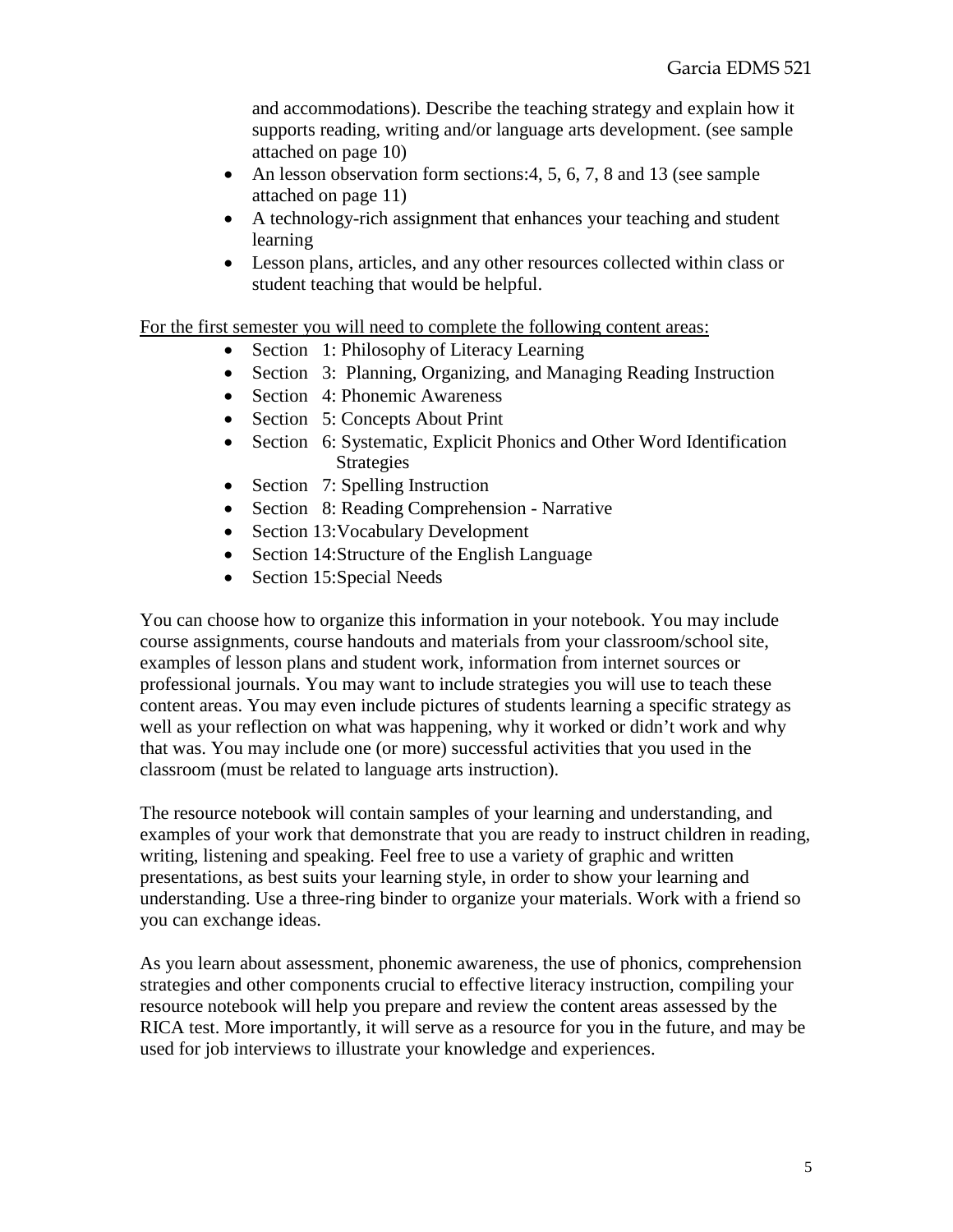Note: Besides the course readings, Dr. Alice Quiocho's web site can also serve as a resource. The address is: [http://www.csusm.edu/Quiocho.](http://www.csusm.edu/Quiocho) Click on "reading instruction portfolio." See the section on accommodations for ideas on ways to support second language learners.

Note: See **[www.ed.gov/free/](http://www.ed.gov/free/)** for free Educational Materials.

# **Reading Strategy Lesson Plan (Critical Assessment Task) (10 points)**

You will write and present a reading strategy lesson plan for a small group activity that takes into account student needs. They can be mini-lessons, direct instruction, inquiry, or any format you choose. Make your lesson active, interesting, fun and meaningful. Because lesson planning may be unfamiliar to some of you, but is so important to teaching, you will learn how to write a language arts lesson plan in class. Choose a reading standard for your grade level to guide your objectives. Sample lessons include:

- Monitoring Reading
- Comprehension
- Content area reading
- Phonics
- Phonemic Awareness
- Organizing information while you read
- Relating what you are reading to what you already know
- Finding the main idea of a story
- Identifying patterns in a text
- Using graphic organizers for comprehension

We will examine how lesson plans must start with assessment. Therefore, we will be learning how to assess students and use the assessment information to make informed decisions about instruction that specifically addresses the standards.

Most of the lesson planning work will be done during a class workshop sessions, however, you will be responsible for submitting a clean, typed copy for review and grading. *Keep in mind when writing your lesson*: What is the purpose of your lesson? How does it relate to real reading and/or writing? What are your learning goals? How are they aligned with the CA Reading/Language Arts standards (check the Reading/Language Arts framework for CA public schools)? How will you present the lesson (instructional strategies, resource materials, time frame)? How will you group students for the lesson? How will you assess your students? What accommodations will you provide for students who need additional help?

*Important*: Your lesson must address the needs of mainstream students, as well as make provisions for second language learners, students presenting difficulty, and accelerated students. How are you going to work with students who are having difficulty? How will you scaffold for second language learners' learning during the lesson? How will your lesson provide enrichment for accelerated students? Will you meet with students individually or in a small group while other students work independently?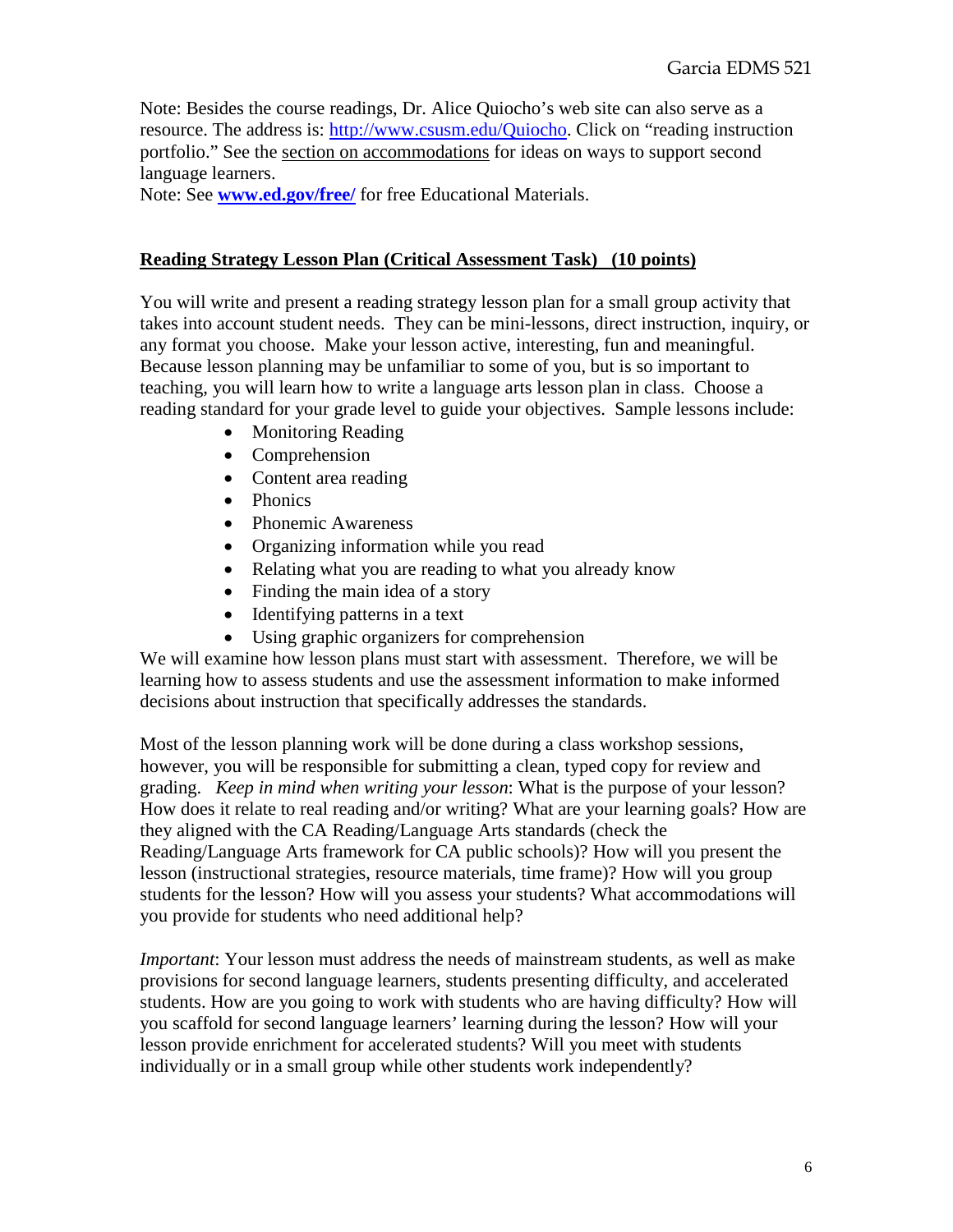# **Literacy Lesson Plans (60 Points)**

You will write three standards-based literacy lesson plans. You will write lessons for a small or whole group activity that takes into account a child's special needs as well as lessons that involve the whole class. Lesson format will be shared in class and we will spend class time working on each lesson. Drafts will be handed in on dates appointed and returned with feedback. A final copy of all lesson plans are due on April 24 and will be added to your resource notebook.

**Important**: Your lessons must make provisions for second language learners, students presenting difficulty, and accelerated students. How are you going to work with students who are having difficulty? How will you scaffold second language learners' learning during the lesson? How will your lesson provide enrichment for accelerated students? Will you meet with students individually or in a small group while other students work independently?

**Beginning Assessment (20 points)** In this assignment you will be taught how to observe students reading, to listen to them read and to make instructional decisions for students based on observations and assessment.

You will be taught how to conduct the assessment in class workshops. You will be asked to work with a student in the primary grades and to conduct assessments with this student. The format in which you will submit your assessment will be shared with you in class.

**Bibliography of Professional Resources ( 10 points)** This is meant to be a beginning of a reference list for your professional library. I will be sharing professional resources in each class session. You are also welcome to add a few of your own favorites.

**Bibliography of Children's Literature (10 points)** This will also serve as a reference list for you. In addition to the professional books shared each class session, I will also be sharing some of my favorite children's stories.

# **Reflective Summary (10 points)**

Throughout this semester you will learn the necessary components for an effective Balanced Literacy program. Each week we will refer to the State Content Standards to define a new component, learn how to assess student knowledge, plan effective instruction and analyze student outcomes. In addition the course readings will build your understanding and provide you ideas for effective instruction. At the end of the semester you will write a summary of learning highlighting the most important aspects of your learning and what implication they will have on your literacy instruction.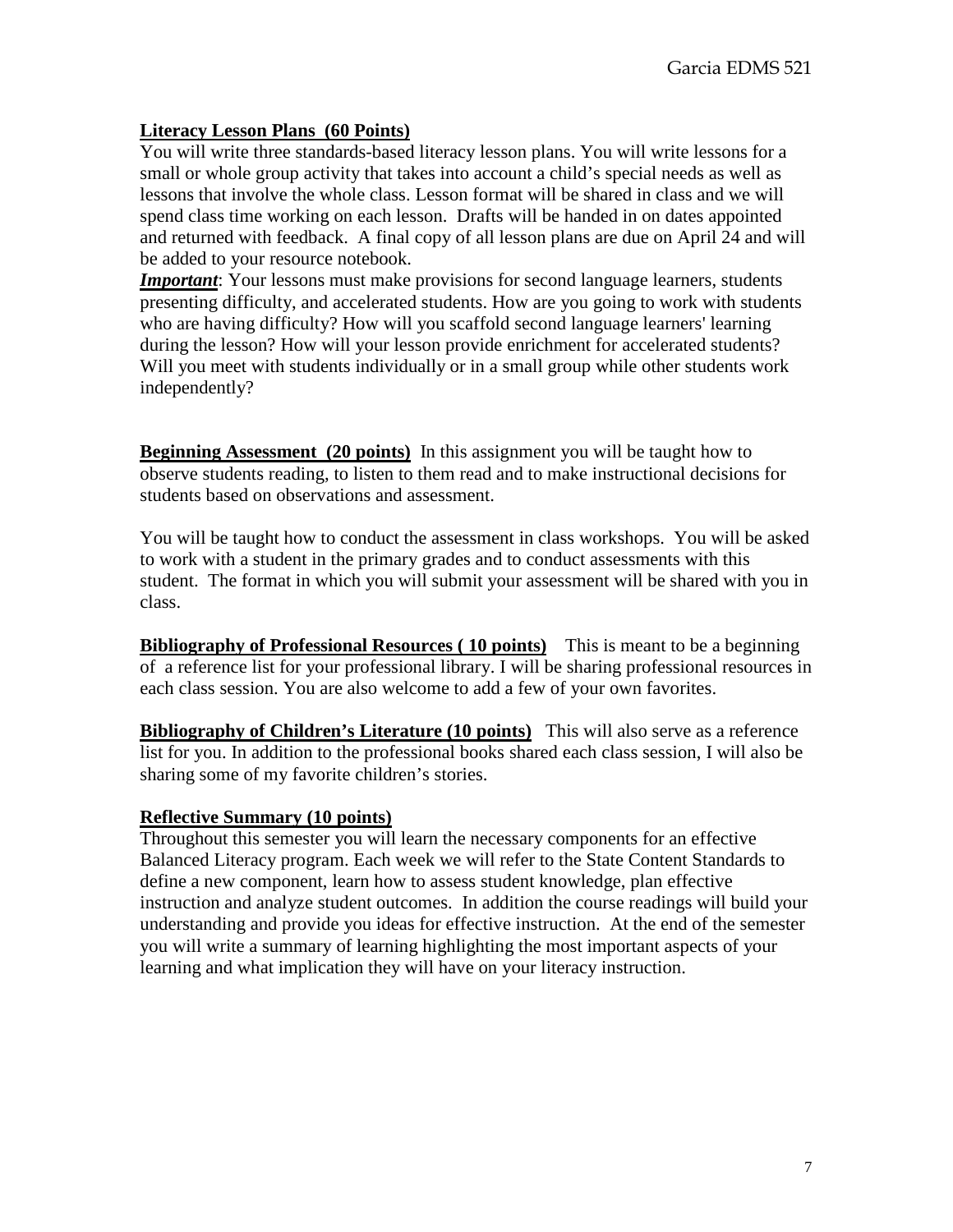| <b>Date/Session</b>     | <b>Topic</b>                                              | <b>Readings and</b>                    |
|-------------------------|-----------------------------------------------------------|----------------------------------------|
|                         |                                                           | <b>Assignments</b>                     |
| Session 1               | <b>Community Building</b>                                 |                                        |
| January 23<br>Session 2 | California Reading Initiative<br>Components of a Balanced | Tompkins Chapter 1                     |
| January 30              | <b>Literacy Program</b>                                   | Phonics Ch 1                           |
|                         | Shared Reading & Concepts of                              | <i><b>*Organization of Reading</b></i> |
|                         | Print                                                     | Notebook due                           |
| Session 3               | <b>Oral Language Development</b>                          | Tompkins p.143-150                     |
| February 6              | <b>Phonemic Awareness</b>                                 | Gibbons Ch 3                           |
| Session 4               | Phonics                                                   | Phonics Ch <sub>3</sub>                |
| February 13             |                                                           | Tompkins $p.150-160$                   |
|                         |                                                           | Gibbons Ch 8                           |
|                         |                                                           | <b>*Rough draft of Phonemic</b>        |
|                         |                                                           | Awareness lesson plan due              |
| Session 5               | How Children learn to read                                | Classrooms Ch 1                        |
| February 20             | Reading as a Process                                      | Tompkins Ch 4                          |
|                         |                                                           | <b>*Rough draft of Phonics</b>         |
|                         |                                                           | lesson plan due                        |
| Session 6               | Read Aloud                                                | Tompkins pgs. 28-45 $\&$               |
| February 27             | <b>Reading Assessment</b>                                 | Ch <sub>3</sub>                        |
|                         |                                                           | Classrooms Ch 6                        |
| Session 7               | <b>Guided Reading</b>                                     | Classrooms 2                           |
| March 6                 | <b>Effective Seatwork &amp; Centers</b>                   | Tompkins Chapter 6                     |
| Session 8               | Comprehension                                             | Classrooms Ch <sub>3</sub>             |
| March 13                | Reading strategies and skills                             | Tompkins Ch 8 & pgs 278-               |
|                         |                                                           | 296                                    |
| Session 9               | Vocabulary                                                | Phonics Ch <sub>4</sub>                |
| March 20                |                                                           | Tompkins Ch 7                          |
|                         |                                                           | *Rough draft of                        |
|                         |                                                           | <b>Comprehension lesson</b>            |
|                         |                                                           | plan due                               |
| Session 10              | Spelling Development and                                  | Words Their Way Ch 1-3                 |
| March 27                | Assessment                                                | Phonics Ch 2                           |
| April 3                 | <b>Spring Break</b>                                       |                                        |
| Session 11              | Reading with the Special                                  | Classrooms Ch 8                        |
| April 10                | Education Students &                                      | Gibbons Ch $1, 2, 4$ and $7$           |
|                         | <b>Second Language Learners</b>                           |                                        |
| Session 12              | <b>Independent Workshop</b>                               |                                        |
| April 17                | <b>Beginning Assessment</b>                               |                                        |
|                         | Final copy of lesson plans                                |                                        |
|                         |                                                           |                                        |
|                         |                                                           |                                        |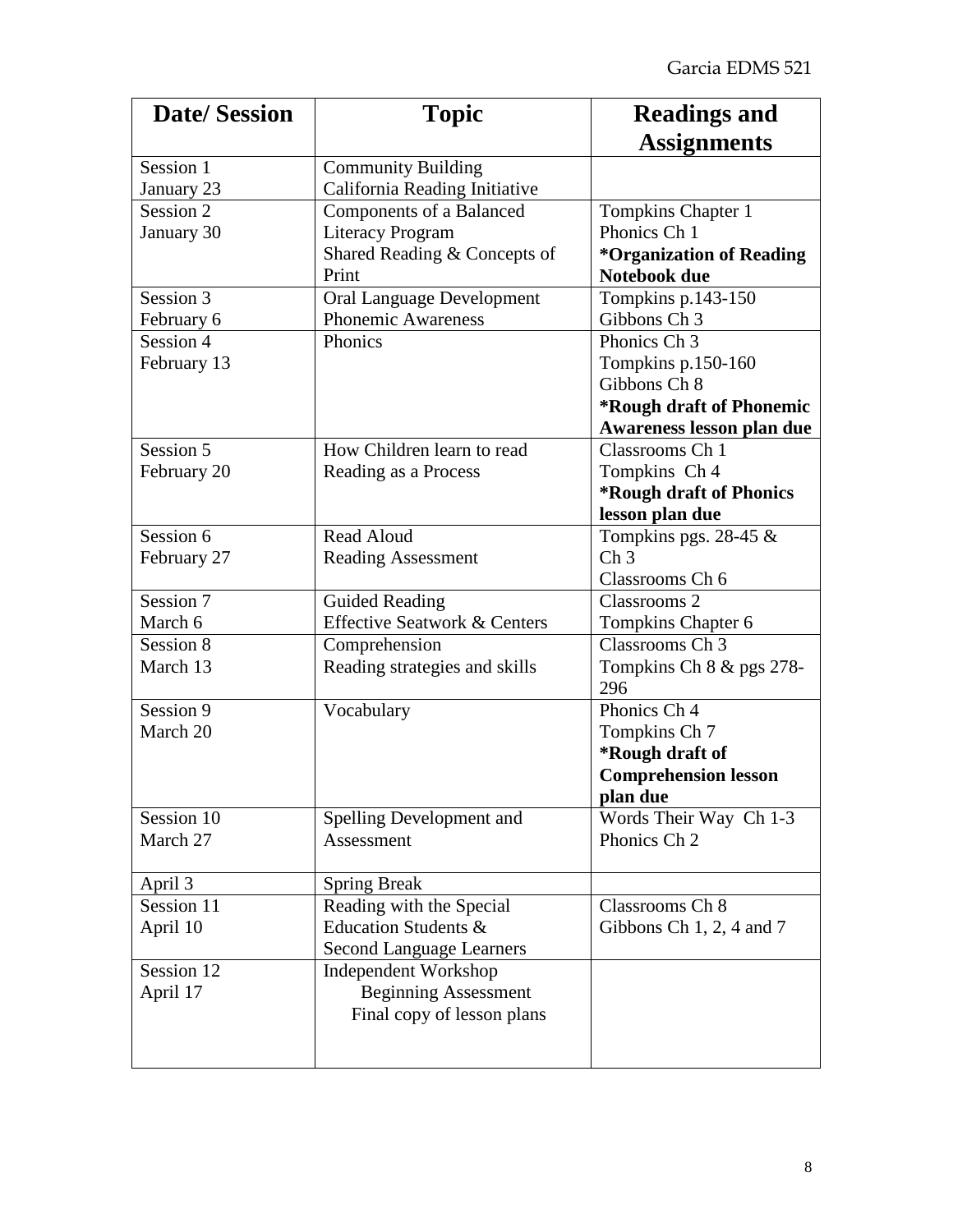Garcia EDMS 521

| Session 13 | <b>Writing Process</b>                | Revisit Framework Ch 3 &           |
|------------|---------------------------------------|------------------------------------|
| April 24   |                                       | 4 (pertaining to writing           |
|            |                                       | only)                              |
|            |                                       | Classrooms 4                       |
|            |                                       | Gibbons Chapter 9                  |
|            |                                       | *Beginning Assessment $\&$         |
|            |                                       | Final copy of lesson plans         |
|            |                                       |                                    |
|            |                                       | due                                |
| Session 14 | Writing Workshop                      | <b>Professional Article</b>        |
| May 2      |                                       | Tompkins p. 45-64                  |
|            |                                       | *Bibliographies $\&$               |
|            |                                       | <b>Reflective Summary due</b>      |
| Session 15 | <b>Small Group Sharing of Reading</b> | <i><b>*Reading Instruction</b></i> |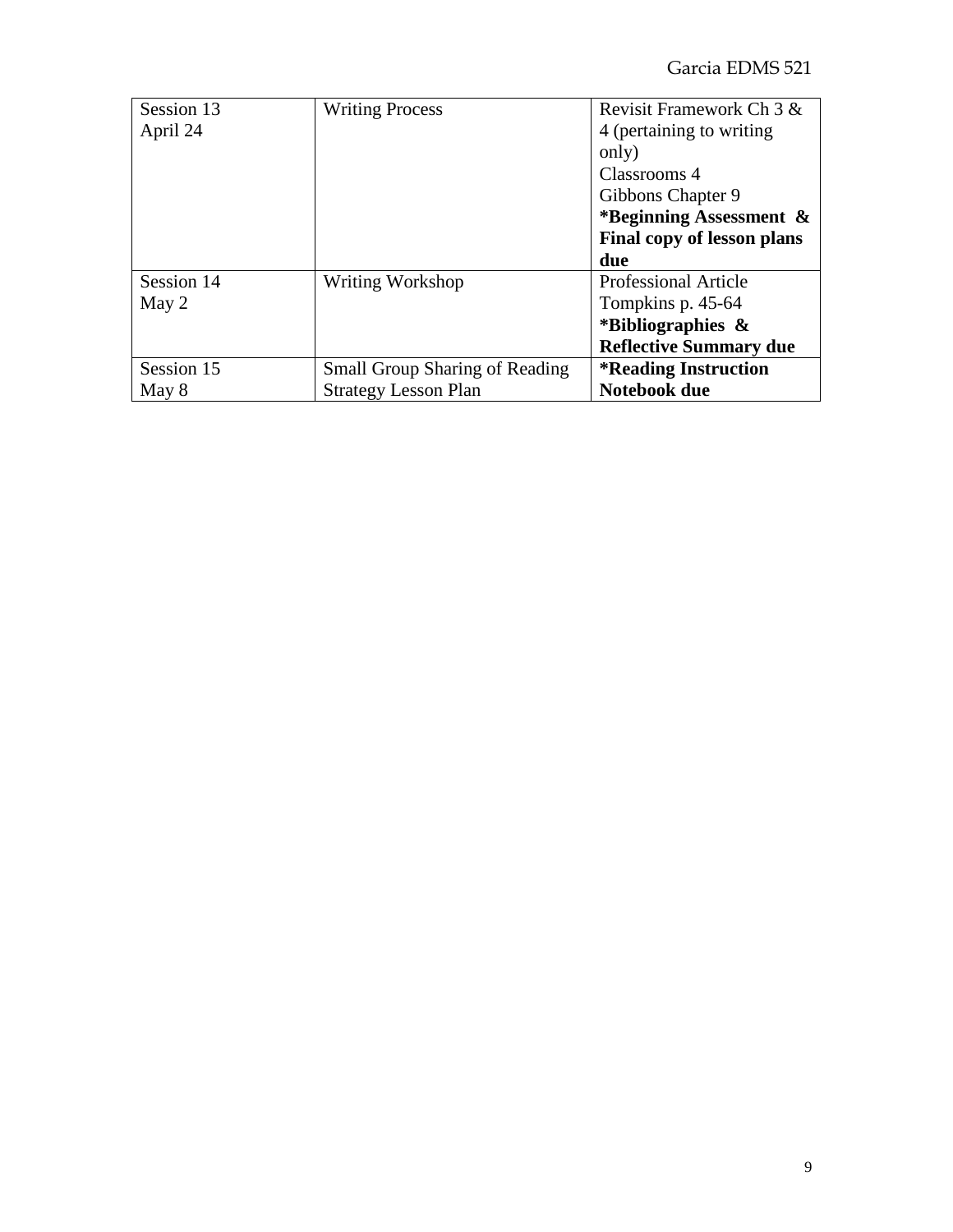|                |  | <b>RICA Analysis Sheet Example</b> |
|----------------|--|------------------------------------|
| 21 Spring 2003 |  |                                    |

|                       | <b>EDMS 521 Spring 2003</b>                                                                                                                                                                                                                                                                                                                                                                                                                                                                                                                                                                       |                                                                                                                                                                                                                                                                                                                                                                                                                                                                                                                                                                                                                                                                       | Name                                                                                                                                                                                                                                                                                                                                                                                                                                                                                                                                                                                                                                                                                                                                                                                                                                                                                                                                                                                                                                                                                                                                      |  |
|-----------------------|---------------------------------------------------------------------------------------------------------------------------------------------------------------------------------------------------------------------------------------------------------------------------------------------------------------------------------------------------------------------------------------------------------------------------------------------------------------------------------------------------------------------------------------------------------------------------------------------------|-----------------------------------------------------------------------------------------------------------------------------------------------------------------------------------------------------------------------------------------------------------------------------------------------------------------------------------------------------------------------------------------------------------------------------------------------------------------------------------------------------------------------------------------------------------------------------------------------------------------------------------------------------------------------|-------------------------------------------------------------------------------------------------------------------------------------------------------------------------------------------------------------------------------------------------------------------------------------------------------------------------------------------------------------------------------------------------------------------------------------------------------------------------------------------------------------------------------------------------------------------------------------------------------------------------------------------------------------------------------------------------------------------------------------------------------------------------------------------------------------------------------------------------------------------------------------------------------------------------------------------------------------------------------------------------------------------------------------------------------------------------------------------------------------------------------------------|--|
| Component             | <b>How to Assess</b>                                                                                                                                                                                                                                                                                                                                                                                                                                                                                                                                                                              | How to Teach (Strategies)                                                                                                                                                                                                                                                                                                                                                                                                                                                                                                                                                                                                                                             | <b>Accommodations</b>                                                                                                                                                                                                                                                                                                                                                                                                                                                                                                                                                                                                                                                                                                                                                                                                                                                                                                                                                                                                                                                                                                                     |  |
| Phonemic<br>Awareness | Phonemic awareness is<br>assessed by finding out whether<br>or not the student is capable of<br>manipulating the language. For<br>example;<br>I would ask a student to<br>$\bullet$<br>pick out the first sound or<br>last sound of a word,<br>I would ask the student to<br>$\bullet$<br>identify, pronounce and<br>blend sounds or a segment<br>of a word,<br>I would ask students to<br>$\bullet$<br>identify sentences, words,<br>or sounds to see if they are<br>aware of the structure of a<br>sentence.<br><b>Assessment Tools</b><br>1.) The Yopp-Singer Test of<br>Phonemic Segmentation | These are strategies that can<br>be used to teach ELL and<br>non-ELL students phonetic<br>awareness,<br>Involve students in<br>$\bullet$<br>poetry, rhymes and<br>songs of all types,<br>Use a chant to clap<br>$\bullet$<br>syllables in students'<br>names,<br>Sort known objects or<br>$\bullet$<br>pictures into groups of<br>similar sounds (Realia<br>Cans),<br>Play a guessing game<br>$\bullet$<br>using picture cards and<br>help the children to put<br>together blends to make<br>their guess,<br>Sing songs that allow<br>$\bullet$<br>children to replace<br>sounds with other<br>sounds, even to make<br>nonsense words,<br>Read to your students.<br>٠ | For children with special<br>needs I would use these<br>strategies,<br>Specific skills<br>$\bullet$<br>instruction alongside a<br>basal reading<br>program-This means I<br>would ask students<br>what sounds they hear<br>in certain words or<br>what word would<br>make sense in an<br>empty space within a<br>sentence. This strategy<br>would allow me to<br>assess my student's<br>progress,<br>Great children's<br>$\bullet$<br>literature books<br>including, nursery<br>rhymes, alliterative<br>books, picture books,<br>rhyming books,<br>repetitive pattern<br>books, Dr. Seuss<br>books, and alphabet<br>books with word-<br>picture formats,<br>Rhymes, chants, finger<br>rhymes,<br>manipulatives, games,<br>role-playing,<br>Writing journals and<br>$\bullet$<br>quick writes<br>(encourage invented<br>spelling!),<br>Provide a print rich<br>environment including<br>the use of Word Walls,<br>Rebus activities- this<br>$\bullet$<br>activity is when you<br>replace a noun in a<br>sentence with a picture<br>of the noun. The<br>student can then<br>replace the picture<br>with an invented<br>spelling of the word. |  |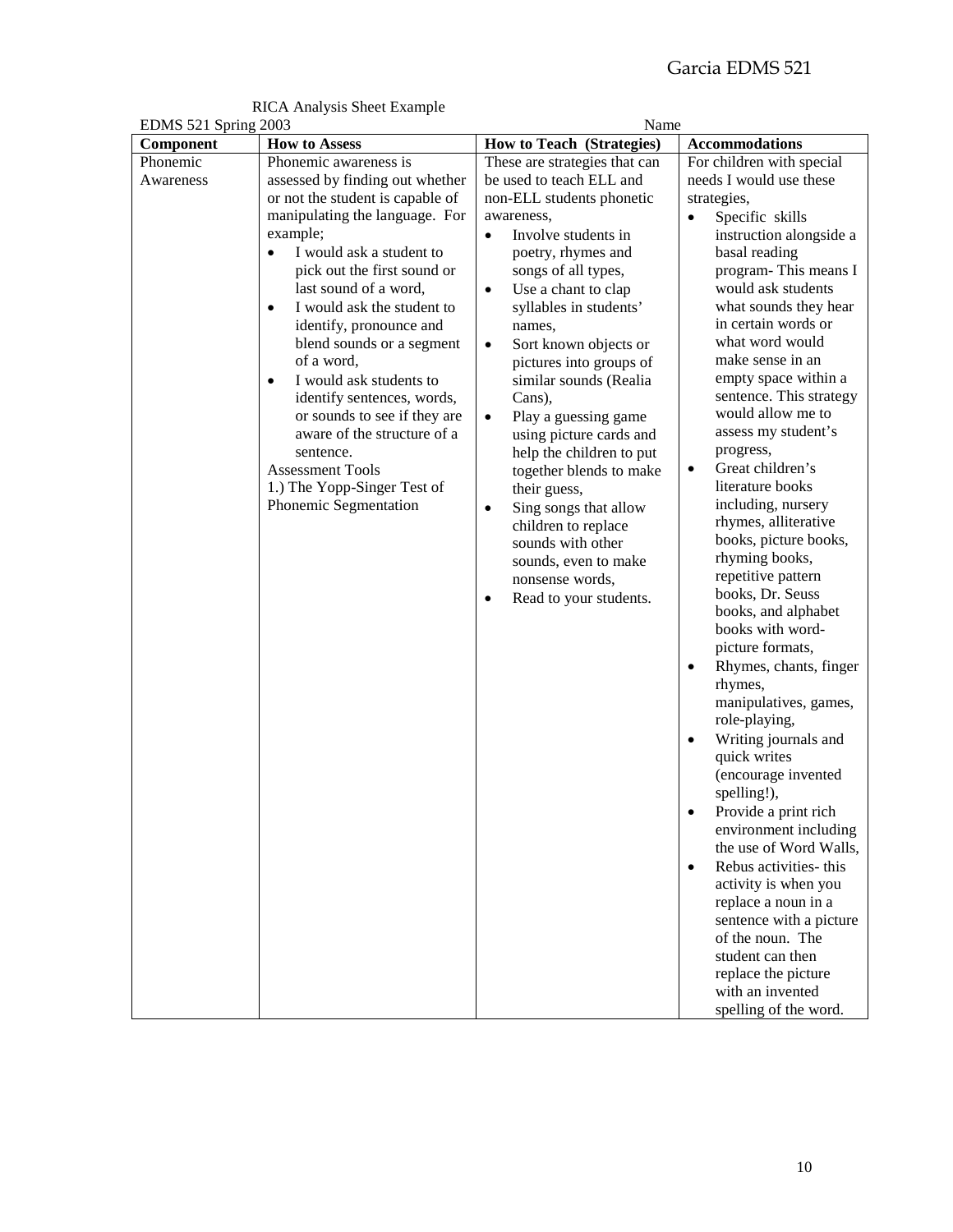### Field Experience - Classroom Observation Forms

### Field Experience - Classroom Observation Form

When you are observing/ participating in classrooms throughout the semester, look for and write down your observations of the following topics: **Phonemic Awareness, Concepts of Print, Phonics, Spelling, Reading Comprehension (narrative), and Vocabulary** . Jot down brief notes about the teacher instruction, student activity and assessment of learning. Note any accommodations you see for ELL and intervention strategies for Struggling readers. Be sure to write observations and not judgments Add your observations to your Resource Notebook.

| <b>Topic</b>    | Date/time | Place<br>(school/grade/classroom) | <b>Activity</b> |
|-----------------|-----------|-----------------------------------|-----------------|
| <b>Example:</b> |           |                                   |                 |
| <b>Phonics</b>  | 2/2/03    | Richland, Gr. 1. Mrs. Smith       | onset and rime  |

Teacher introduced the rime "ate" to students reinforcing the "silent e rule" making the "a" a long sound. Students discussed the meaning of ate. Teacher provided a variety of letter cards and blend cards along with a word card sheet \_\_\_ate. Students worked in pairs to try a variety of onset letters to build words. When students discovered a word they recorded it on their word card sheet. Teacher circulated and assisted students as needed, correcting some non-word choices "cate" and the difference in spelling for bait/bate. When students finished they shared the words they built with the class and words were added to a class chart entitled "The ate word family". Students then cut apart their word cards and read the words aloud to teacher and filed them in their word card box.

**Assessment:** Teacher assessed student's ability to build words during the partner work. Then assessed their ability to blend sounds and read words by listening as they read the word cards.

**Strategies for English Language Learners** Teacher worked with students who needed help with a few blend sound "ch, th". Teacher modeled saying the blend aloud having students watch mouth formation and placement of the tongue. Students said them orally and thought of words that used this blend, then realized that they do not work with "ate". Teacher asked meaning of words students had built with word cards to determine if students knew the word in English.

Note: The students who created most of the non-words appeared to be ELL students and the vocabulary work became part of the lesson.

**Intervention Strategies** Two students appeared to struggle to read the words they had built on their word cards. These students were partnered with more capable students who were helpful during the building of words. After the words were built and shared the teacher went to these students first, as other students were cutting word cards, and worked one-on-one to help them blend the sounds on the cards students appeared to improve with teacher assistance, the teacher then asked them to read their words again to a partner.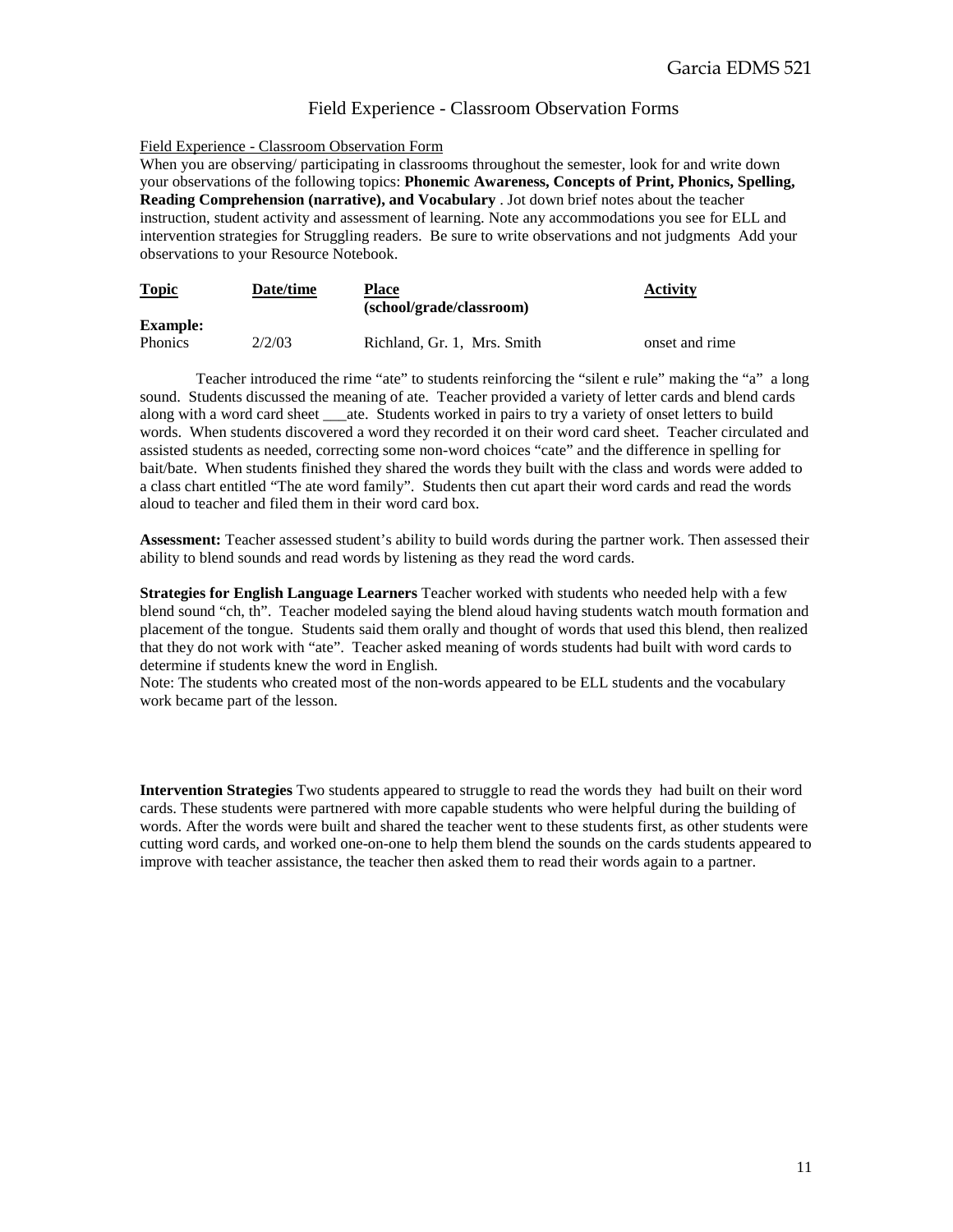# **Authorization to work with English Learners Competencies**

| PART 1:<br><b>LANGUAGE STRUCTURE</b><br><b>AND FIRST-AND</b><br><b>SECOND-LANGUAGE</b><br><b>DEVELOPMENT</b><br>I. Language Structure and | PART 2: METHODOLOGY<br>OF BILINGUAL, ENGLISH<br><b>LANGUAGE</b><br>DEVELOPMENT, AND<br><b>CONTENT INSTRUCTION</b><br>2. Theories and Methods of | PART 3:<br><b>CULTURE AND</b><br><b>CULTURAL DIVERSITY</b><br>3. The Nature Culture                    |
|-------------------------------------------------------------------------------------------------------------------------------------------|-------------------------------------------------------------------------------------------------------------------------------------------------|--------------------------------------------------------------------------------------------------------|
| Use:<br><b>Universals and Differences</b><br>(including the structure of<br>English)                                                      | <b>Bilingual Education</b>                                                                                                                      |                                                                                                        |
| A. The sound systems of<br>language (phonology)                                                                                           | A. Foundations                                                                                                                                  | A. Definitions of culture                                                                              |
| B. Word formation<br>(morphology)                                                                                                         | B. Organizational models:<br>What works for whom?                                                                                               | <b>B.</b> Perceptions of culture                                                                       |
| C. Syntax                                                                                                                                 | C. Instructional strategies                                                                                                                     | C. Intragroup differences<br>(e.g., ethnicity, race,<br>generations, and micro-<br>cultures)           |
| D. Word meaning<br>(semantics)                                                                                                            | II. Theories and Methods for<br>Instruction In and Through<br>English                                                                           | D. Physical geography and<br>its effects on culture                                                    |
| E. Language in context                                                                                                                    | A. Teacher delivery for both<br>English language<br>development and content<br>instruction                                                      | E. Cultural congruence                                                                                 |
| F. Written discourse                                                                                                                      | B. Approaches with a focus<br>on English language<br>development                                                                                | II. Manifestations of<br><b>Culture: Learning About</b><br><b>Students</b>                             |
| G. Oral discourse                                                                                                                         | C. Approaches with a focus<br>on content area instruction<br>(specially designed<br>academic instruction<br>delivered in English)               | A. What teachers should<br>learn about their students                                                  |
| H. Nonverbal<br>communication                                                                                                             | D. Working with<br>paraprofessionals                                                                                                            | B. How teachers can learn<br>about their students                                                      |
| II. Theories and Factors in<br>First- and Second-<br>Language Development                                                                 | III. Language and Content<br>Area Assessment                                                                                                    | C. How teachers can use<br>what they learn about their<br>students (culturally<br>responsive pedagogy) |